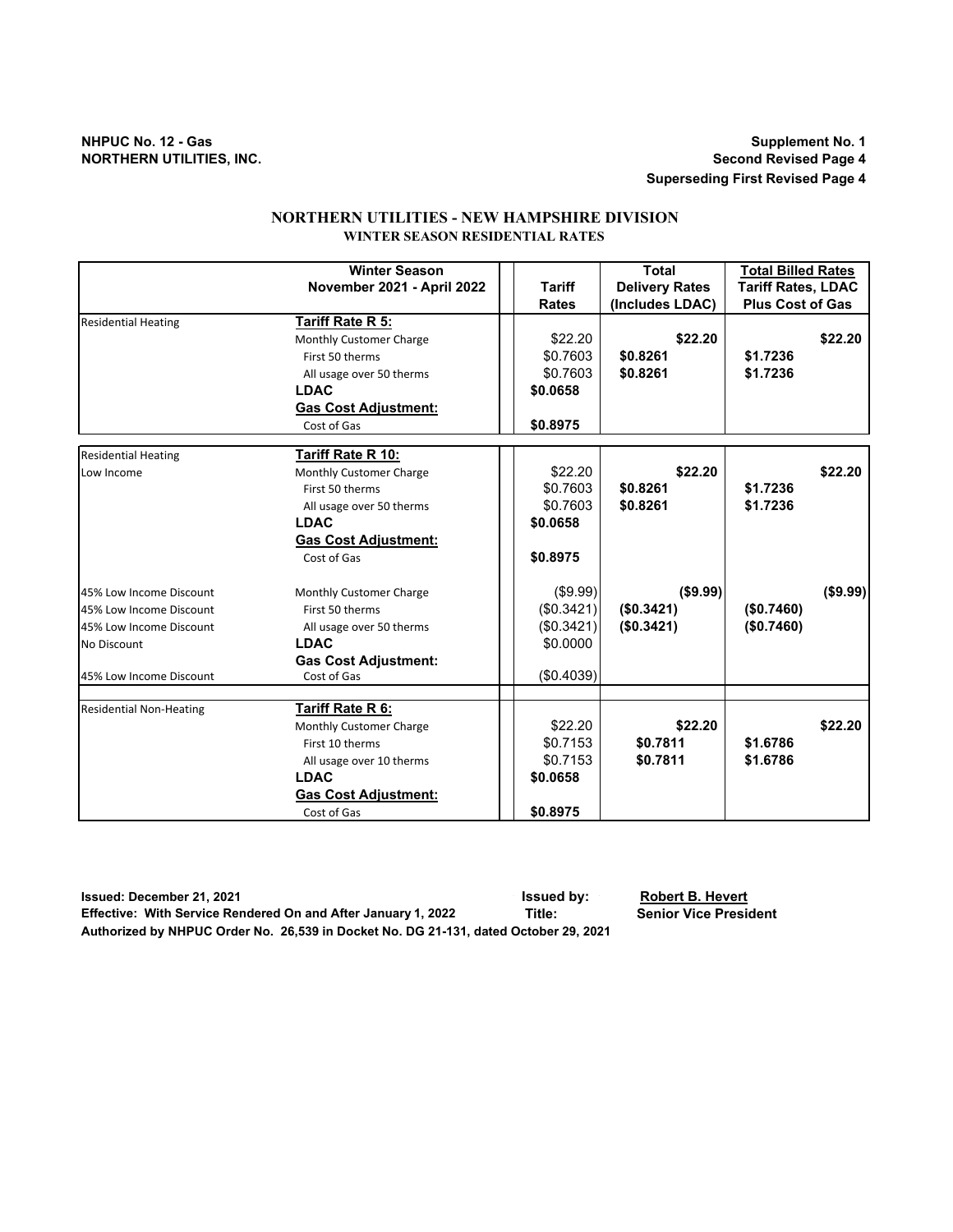# **NORTHERN UTILITIES - NEW HAMPSHIRE DIVISION**

### **WINTER SEASON C&I RATES**

| <b>Tariff Rates, LDAC</b><br>November 2021 - April 2022<br><b>Tariff</b><br><b>Delivery Rates</b><br>(Includes LDAC)<br><b>Plus Cost of Gas</b><br><b>Rates</b><br>C&I Low Annual/High Winter<br>Tariff Rate G 40:<br>\$75.09<br>\$75.09<br>Monthly Customer Charge<br>\$0.2538<br>\$0.2090<br>\$1.1672<br>First 75 therms<br>\$0.2090<br>\$0.2538<br>\$1.1672<br>All usage over 75 therms<br><b>LDAC</b><br>\$0.0448<br><b>Gas Cost Adjustment:</b><br>\$0.9134<br>Cost of Gas<br>Tariff Rate G 50:<br>C&I Low Annual/Low Winter<br>\$75.09<br>\$75.09<br>Monthly Customer Charge<br>\$0.2538<br>\$0.2090<br>\$1.0574<br>First 75 therms<br>\$0.2090<br>\$0.2538<br>\$1.0574<br>All usage over 75 therms<br><b>LDAC</b><br>\$0.0448<br><b>Gas Cost Adjustment:</b><br>\$0.8036<br>Cost of Gas | \$75.09<br>\$75.09 |
|------------------------------------------------------------------------------------------------------------------------------------------------------------------------------------------------------------------------------------------------------------------------------------------------------------------------------------------------------------------------------------------------------------------------------------------------------------------------------------------------------------------------------------------------------------------------------------------------------------------------------------------------------------------------------------------------------------------------------------------------------------------------------------------------|--------------------|
|                                                                                                                                                                                                                                                                                                                                                                                                                                                                                                                                                                                                                                                                                                                                                                                                |                    |
|                                                                                                                                                                                                                                                                                                                                                                                                                                                                                                                                                                                                                                                                                                                                                                                                |                    |
|                                                                                                                                                                                                                                                                                                                                                                                                                                                                                                                                                                                                                                                                                                                                                                                                |                    |
|                                                                                                                                                                                                                                                                                                                                                                                                                                                                                                                                                                                                                                                                                                                                                                                                |                    |
|                                                                                                                                                                                                                                                                                                                                                                                                                                                                                                                                                                                                                                                                                                                                                                                                |                    |
|                                                                                                                                                                                                                                                                                                                                                                                                                                                                                                                                                                                                                                                                                                                                                                                                |                    |
|                                                                                                                                                                                                                                                                                                                                                                                                                                                                                                                                                                                                                                                                                                                                                                                                |                    |
|                                                                                                                                                                                                                                                                                                                                                                                                                                                                                                                                                                                                                                                                                                                                                                                                |                    |
|                                                                                                                                                                                                                                                                                                                                                                                                                                                                                                                                                                                                                                                                                                                                                                                                |                    |
|                                                                                                                                                                                                                                                                                                                                                                                                                                                                                                                                                                                                                                                                                                                                                                                                |                    |
|                                                                                                                                                                                                                                                                                                                                                                                                                                                                                                                                                                                                                                                                                                                                                                                                |                    |
|                                                                                                                                                                                                                                                                                                                                                                                                                                                                                                                                                                                                                                                                                                                                                                                                |                    |
|                                                                                                                                                                                                                                                                                                                                                                                                                                                                                                                                                                                                                                                                                                                                                                                                |                    |
|                                                                                                                                                                                                                                                                                                                                                                                                                                                                                                                                                                                                                                                                                                                                                                                                |                    |
|                                                                                                                                                                                                                                                                                                                                                                                                                                                                                                                                                                                                                                                                                                                                                                                                |                    |
|                                                                                                                                                                                                                                                                                                                                                                                                                                                                                                                                                                                                                                                                                                                                                                                                |                    |
| Tariff Rate G 41:<br>C&I Medium Annual/High Winter                                                                                                                                                                                                                                                                                                                                                                                                                                                                                                                                                                                                                                                                                                                                             |                    |
| \$222.64<br>\$222.64<br>Monthly Customer Charge                                                                                                                                                                                                                                                                                                                                                                                                                                                                                                                                                                                                                                                                                                                                                | \$222.64           |
| \$0.2650<br>\$0.3098<br>\$1.2232<br>All usage                                                                                                                                                                                                                                                                                                                                                                                                                                                                                                                                                                                                                                                                                                                                                  |                    |
| <b>LDAC</b><br>\$0.0448                                                                                                                                                                                                                                                                                                                                                                                                                                                                                                                                                                                                                                                                                                                                                                        |                    |
| <b>Gas Cost Adjustment:</b>                                                                                                                                                                                                                                                                                                                                                                                                                                                                                                                                                                                                                                                                                                                                                                    |                    |
| \$0.9134<br>Cost of Gas                                                                                                                                                                                                                                                                                                                                                                                                                                                                                                                                                                                                                                                                                                                                                                        |                    |
| C&I Medium Annual/Low Winter<br>Tariff Rate G 51:                                                                                                                                                                                                                                                                                                                                                                                                                                                                                                                                                                                                                                                                                                                                              |                    |
| \$222.64<br>\$222.64<br>Monthly Customer Charge                                                                                                                                                                                                                                                                                                                                                                                                                                                                                                                                                                                                                                                                                                                                                | \$222.64           |
| \$0.1937<br>\$0.2385<br>\$1.0421<br>First 1,300 therms                                                                                                                                                                                                                                                                                                                                                                                                                                                                                                                                                                                                                                                                                                                                         |                    |
| \$0.1624<br>\$0.2072<br>\$1.0108<br>All usage over 1,300 therms                                                                                                                                                                                                                                                                                                                                                                                                                                                                                                                                                                                                                                                                                                                                |                    |
| <b>LDAC</b><br>\$0.0448                                                                                                                                                                                                                                                                                                                                                                                                                                                                                                                                                                                                                                                                                                                                                                        |                    |
| <b>Gas Cost Adjustment:</b>                                                                                                                                                                                                                                                                                                                                                                                                                                                                                                                                                                                                                                                                                                                                                                    |                    |
| Cost of Gas<br>\$0.8036                                                                                                                                                                                                                                                                                                                                                                                                                                                                                                                                                                                                                                                                                                                                                                        |                    |
| <b>Tariff Rate G 42:</b><br>C&I High Annual/High Winter                                                                                                                                                                                                                                                                                                                                                                                                                                                                                                                                                                                                                                                                                                                                        |                    |
| \$1,335.81<br>\$1,335.81<br>Monthly Customer Charge                                                                                                                                                                                                                                                                                                                                                                                                                                                                                                                                                                                                                                                                                                                                            | \$1,335.81         |
| \$0.2209<br>\$0.2657<br>\$1.1791<br>All usage                                                                                                                                                                                                                                                                                                                                                                                                                                                                                                                                                                                                                                                                                                                                                  |                    |
| <b>LDAC</b><br>\$0.0448                                                                                                                                                                                                                                                                                                                                                                                                                                                                                                                                                                                                                                                                                                                                                                        |                    |
| <b>Gas Cost Adjustment:</b>                                                                                                                                                                                                                                                                                                                                                                                                                                                                                                                                                                                                                                                                                                                                                                    |                    |
| \$0.9134<br>Cost of Gas                                                                                                                                                                                                                                                                                                                                                                                                                                                                                                                                                                                                                                                                                                                                                                        |                    |
| Tariff Rate G 52:<br>C&I High Annual/Low Winter                                                                                                                                                                                                                                                                                                                                                                                                                                                                                                                                                                                                                                                                                                                                                |                    |
| \$1,335.81<br>\$1,335.81<br>Monthly Customer Charge                                                                                                                                                                                                                                                                                                                                                                                                                                                                                                                                                                                                                                                                                                                                            | \$1,335.81         |
| \$0.1945<br>\$0.2393<br>\$1.0429<br>All usage                                                                                                                                                                                                                                                                                                                                                                                                                                                                                                                                                                                                                                                                                                                                                  |                    |
| <b>LDAC</b><br>\$0.0448                                                                                                                                                                                                                                                                                                                                                                                                                                                                                                                                                                                                                                                                                                                                                                        |                    |
| <b>Gas Cost Adjustment:</b>                                                                                                                                                                                                                                                                                                                                                                                                                                                                                                                                                                                                                                                                                                                                                                    |                    |
| \$0.8036<br>Cost of Gas                                                                                                                                                                                                                                                                                                                                                                                                                                                                                                                                                                                                                                                                                                                                                                        |                    |

**Issued: December 21, 2021 Issued by: Effective: With Service Rendered On and After January 1, 2022 Title: Authorized by NHPUC Order Nos. 26,539 in Docket No. DG 21-131, dated October 29, 2021 Robert B. Hevert Senior Vice President**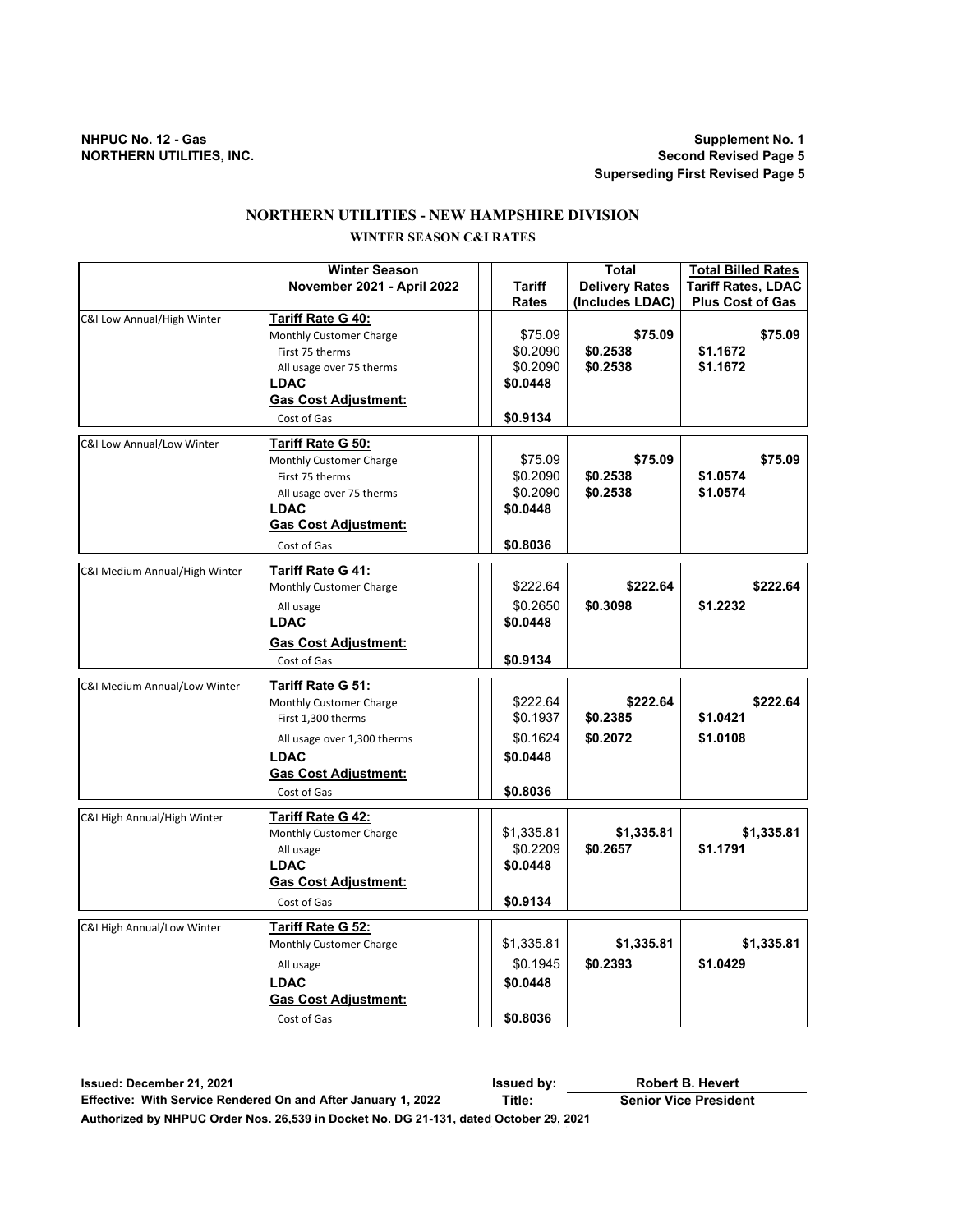### **CALCULATION OF FIRM SALES COST OF GAS RATE**

### **Period Covered: November 1, 2021 - April 30, 2022**

| (Col 1)                                                                                       | (Col 2)                    | (Col <sub>3</sub> ) |           |
|-----------------------------------------------------------------------------------------------|----------------------------|---------------------|-----------|
| <b>Total Anticipated Direct Cost of Gas</b><br>Projected Prorated Sales (11/01/21 - 04/30/22) | \$32,005,179<br>35,339,329 |                     |           |
| <b>Direct Cost of Gas Rate</b>                                                                |                            | \$0.9057            | per therm |
| <b>Demand Cost of Gas Rate</b>                                                                | \$12,798,284               | \$0.3622            | per therm |
| <b>Commodity Cost of Gas Rate</b>                                                             | \$19,206,895               | \$0.5435            | per therm |
| <b>Total Direct Cost of Gas Rate</b>                                                          | \$32,005,179               | \$0.9057            | per therm |
| Total Anticipated Indirect Cost of Gas                                                        | \$1.185.012                |                     |           |
| Projected Prorated Sales (11/01/21 - 04/30/22)<br><b>Indirect Cost of Gas</b>                 | 35,339,329                 | \$0.0335            |           |
|                                                                                               |                            |                     | per therm |
| TOTAL PERIOD AVERAGE COST OF GAS                                                              |                            | \$0.9392            | per therm |
| Period ending under-collection to be recovered as determined on 12/21/2021                    |                            | (\$995,768)         |           |
| Projected Sales (01/01/22 - 04/30/2022)                                                       |                            | 23,905,700          |           |
| Per unit change in Cost of Gas (01/01/21 - 04/30/22)                                          |                            | (\$0.0417)          |           |

| <b>IRESIDENTIAL COST OF GAS RATE -01/01/22</b> | COGwr             | \$0.8975<br>per therm |
|------------------------------------------------|-------------------|-----------------------|
|                                                | Maximum (COG+25%) | \$1.1740              |
| RESIDENTIAL COST OF GAS RATES - 11/01/2021     |                   | \$0.9392              |
| CHANGE IN PER UNIT COST                        |                   | (\$0.0417)            |
| RESIDENTIAL COST OF GAS RATES - 01/01/2022     |                   | \$0.8975              |

| <b>ICOM/IND LOW WINTER USE COST OF GAS RATE - 01/01/22</b>                                                                               | COGwl             | \$0.8036                           | per therm |
|------------------------------------------------------------------------------------------------------------------------------------------|-------------------|------------------------------------|-----------|
|                                                                                                                                          | Maximum (COG+25%) | \$1,0566                           |           |
| COM/IND LOW WINTER USE COST OF GAS RATES - 11/01/2021<br>CHANGE IN PER UNIT COST<br>COM/IND LOW WINTER USE COST OF GAS RATES - 01/01/202 |                   | \$0.8453<br>(\$0.0417)<br>\$0.8036 |           |

| <b>COM/IND HIGH WINTER USE COST OF GAS RATE - 01/01/22</b>                                                                                  | <b>COGwh</b>      | \$0.9134<br>per therm              |
|---------------------------------------------------------------------------------------------------------------------------------------------|-------------------|------------------------------------|
|                                                                                                                                             | Maximum (COG+25%) | \$1.1939                           |
| COM/IND HIGH WINTER USE COST OF GAS RATES - 11/01/2021<br>CHANGE IN PER UNIT COST<br>COM/IND HIGH WINTER USE COST OF GAS RATES - 02/01/2022 |                   | \$0.9551<br>(\$0.0417)<br>\$0.9134 |

Issued: December 21, 2021 Issued By: Effective Date: January 1, 2022 Authorized by NHPUC Order No. 26,539, in Docket No. DG 21-131, dated October 29, 2021.

Robert B. Hevert

Senior Vice President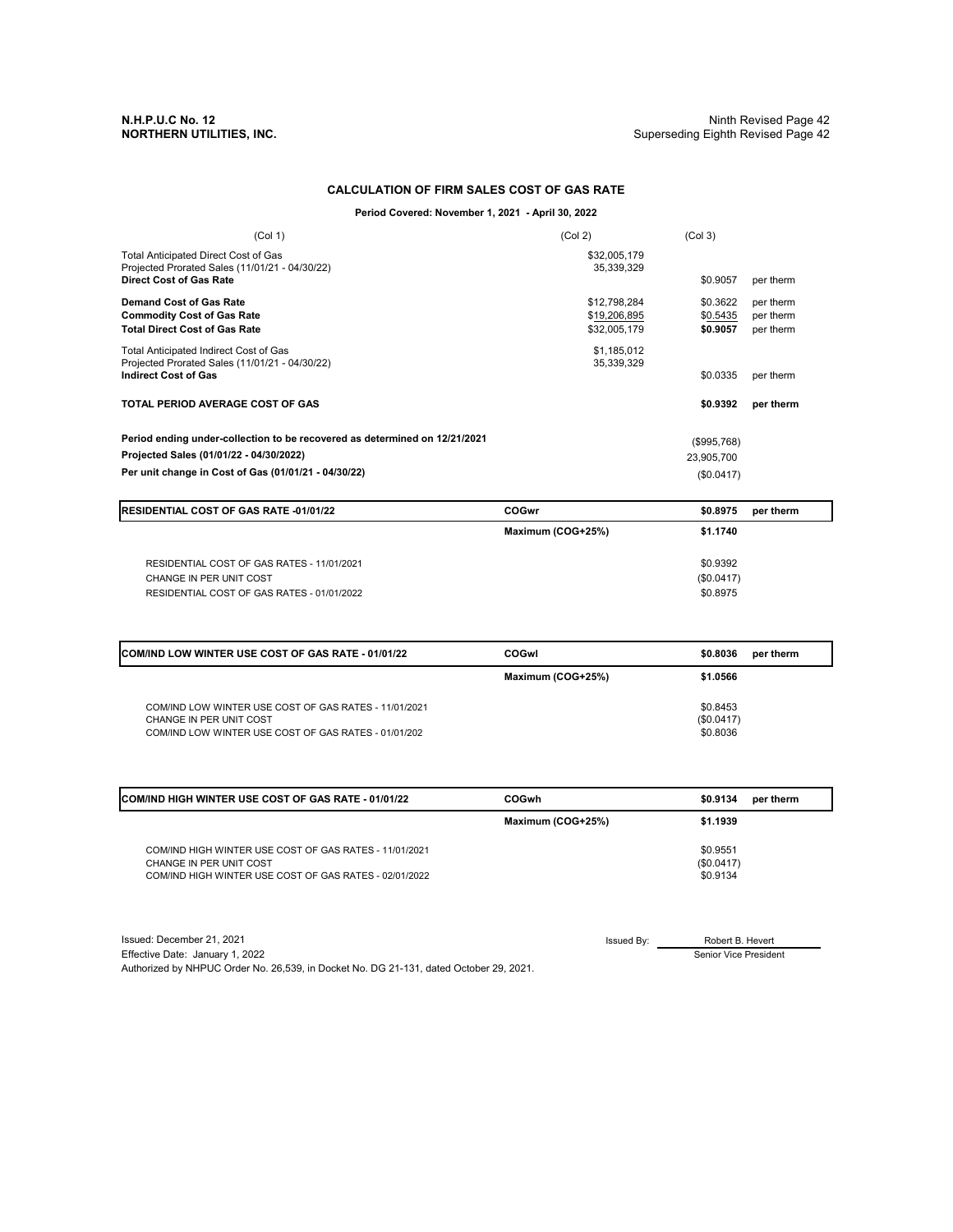# **NORTHERN UTILITIES - NEW HAMPSHIRE DIVISION**

# **WINTER SEASON RESIDENTIAL RATES**

|                                                                                                                         | <b>Winter Season</b><br>November 2021 - April 2022                                                                                                             | <b>Tariff</b><br>Rates                                                      | Total<br><b>Delivery Rates</b><br>(Includes LDAC) | <b>Total Billed Rates</b><br><b>Tariff Rates, LDAC</b><br><b>Plus Cost of Gas</b> |
|-------------------------------------------------------------------------------------------------------------------------|----------------------------------------------------------------------------------------------------------------------------------------------------------------|-----------------------------------------------------------------------------|---------------------------------------------------|-----------------------------------------------------------------------------------|
| <b>Residential Heating</b>                                                                                              | Tariff Rate R 5:<br>Monthly Customer Charge<br>First 50 therms<br>All usage over 50 therms<br><b>LDAC</b><br><b>Gas Cost Adjustment:</b><br>Cost of Gas        | \$22.20<br>\$0.7603<br>\$0.7603<br>\$0.0658<br>\$0.8975<br>\$0.9392         | \$22.20<br>\$0.8261<br>\$0.8261                   | \$22.20<br>\$1.7653<br>\$1.7236<br>\$1.7653<br>\$1.7236                           |
| <b>Residential Heating</b><br>Low income                                                                                | Tariff Rate R 10:<br>Monthly Customer Charge<br>First 50 therms<br>All usage over 50 therms<br><b>LDAC</b><br><b>Gas Cost Adjustment:</b><br>Cost of Gas       | \$22.20<br>\$0.7603<br>\$0.7603<br>\$0.0658<br>\$0,9392<br>\$0.8975         | \$22.20<br>\$0.8261<br>\$0.8261                   | \$22.20<br>\$1.7653<br>\$1.7236<br>\$1.7653<br>\$1.7236                           |
| 45% Low Income Discount<br>45% Low Income Discount<br>45% Low Income Discount<br>No Discount<br>45% Low Income Discount | Monthly Customer Charge<br>First 50 therms<br>All usage over 50 therms<br><b>LDAC</b><br><b>Gas Cost Adjustment:</b><br>Cost of Gas                            | (\$9.99)<br>(\$0.3421)<br>(\$0.3421)<br>\$0.0000<br>(\$0.4226)<br>(S0.4039) | (\$9.99)<br>(\$0.3421)<br>(\$0.3421)              | (\$9.99)<br>(\$0.7647)<br>(S0.7460)<br>(\$0.7647)<br>(\$0.7460)                   |
| <b>Residential Non-Heating</b>                                                                                          | Tariff Rate R 6:<br><b>Monthly</b> Customer Charge<br>First 10 therms<br>All usage over 10 therms<br><b>LDAC</b><br><b>Gas Cost Adjustment:</b><br>Cost of Gas | \$22.20<br>\$0.7153<br>\$0.7153<br>\$0.0658<br>\$0,9392<br>\$0.8975         | \$22.20<br>\$0.7811<br>\$0.7811                   | \$22.20<br>\$1,7203<br>\$1.6786<br>\$1,7203<br>\$1.6786                           |

**Issued: December 15 21, 2021 Issued by: Robert B. Hevert Effective: With Service Rendered On and After January 1, 2022 Title:** Title: **Authorized by NHPUC Order Nos. 26,539 26,556 in Docket No. DG 21-131 DE 20-092, dated October 29 December 14, 2021**

 $\mathcal{L}_{\rm{eff}}$ 

 $\sim 10$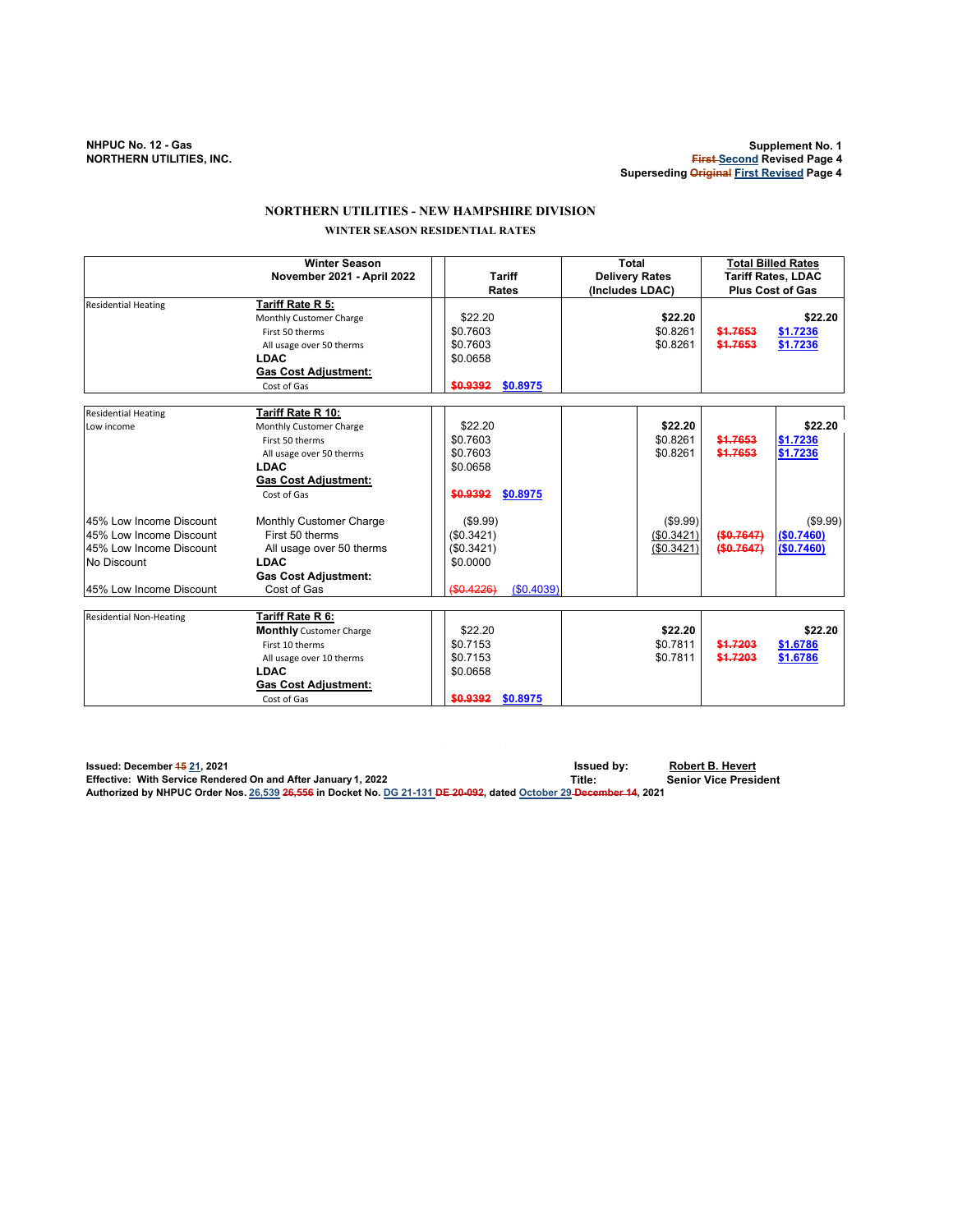**NHPUC No. 12 - Gas Supplement No. 1 First Second Revised Page 5 Superseding Original First Revised Page 5**

# **WINTER SEASON C&I RATES NORTHERN UTILITIES - NEW HAMPSHIRE DIVISION**

| <b>Winter Season</b>          |                             | <b>Total</b>         |                       | <b>Total Billed Rates</b> |                           |
|-------------------------------|-----------------------------|----------------------|-----------------------|---------------------------|---------------------------|
|                               | November 2021 - April 2022  | <b>Tariff</b>        | <b>Delivery Rates</b> |                           | <b>Tariff Rates, LDAC</b> |
|                               |                             | Rates                | (Includes LDAC)       |                           | <b>Plus Cost of Gas</b>   |
| C&I Low Annual/High Winter    | Tariff Rate G 40:           |                      |                       |                           |                           |
|                               | Monthly Customer Charge     | \$75.09              | \$75.09               |                           | \$75.09                   |
|                               | First 75 therms             | \$0.2090             | \$0.2538              | \$1.2089                  | \$1.1672                  |
|                               | All usage over 75 therms    | \$0.2090             | \$0.2538              | \$1,2089                  | \$1.1672                  |
|                               | LDAC                        | \$0.0448             |                       |                           |                           |
|                               | <b>Gas Cost Adjustment:</b> |                      |                       |                           |                           |
|                               | Cost of Gas                 | \$0.9551<br>\$0.9134 |                       |                           |                           |
| C&I Low Annual/Low Winter     | Tariff Rate G 50:           |                      |                       |                           |                           |
|                               | Monthly Customer Charge     | \$75.09              | \$75.09               |                           | \$75.09                   |
|                               | First 75 therms             | \$0.2090             | \$0.2538              | \$1.0991                  | \$1.0574                  |
|                               | All usage over 75 therms    | \$0.2090             | \$0.2538              | \$1.0991                  | \$1.0574                  |
|                               | <b>LDAC</b>                 | \$0.0448             |                       |                           |                           |
|                               | <b>Gas Cost Adjustment:</b> |                      |                       |                           |                           |
|                               | Cost of Gas                 | \$0.8453<br>\$0.8036 |                       |                           |                           |
|                               |                             |                      |                       |                           |                           |
| C&I Medium Annual/High Winter | Tariff Rate G 41:           |                      |                       |                           |                           |
|                               | Monthly Customer Charge     | \$222.64             | \$222.64              |                           | \$222.64                  |
|                               | All usage                   | \$0.2650             | \$0.3098              | \$1.2649                  | \$1.2232                  |
|                               | <b>LDAC</b>                 | \$0.0448             |                       |                           |                           |
|                               | <b>Gas Cost Adjustment:</b> |                      |                       |                           |                           |
|                               | Cost of Gas                 | \$0,9551<br>\$0.9134 |                       |                           |                           |
|                               |                             |                      |                       |                           |                           |
| C&I Medium Annual/Low Winter  | Tariff Rate G 51:           |                      |                       |                           |                           |
|                               | Monthly Customer Charge     | \$222.64             | \$222.64              |                           | \$222.64                  |
|                               | First 1,300 therms          | \$0.1937             | \$0.2385              | \$1.0838                  | \$1.0421                  |
|                               | All usage over 1,300 therms | \$0.1624             | \$0.2072              | \$1.0525                  | \$1.0108                  |
|                               | <b>LDAC</b>                 | \$0.0448             |                       |                           |                           |
|                               | <b>Gas Cost Adjustment:</b> |                      |                       |                           |                           |
|                               | Cost of Gas                 | \$0.8453<br>\$0.8036 |                       |                           |                           |
| C&I High Annual/High Winter   | Tariff Rate G 42:           |                      |                       |                           |                           |
|                               | Monthly Customer Charge     | \$1,335.81           | \$1,335.81            |                           | \$1,335.81                |
|                               |                             |                      |                       |                           |                           |
|                               | All usage                   | \$0.2209             | \$0.2657              | \$1,2208                  | \$1.1791                  |
|                               | <b>LDAC</b>                 | \$0.0448             |                       |                           |                           |
|                               | <b>Gas Cost Adjustment:</b> |                      |                       |                           |                           |
|                               |                             |                      |                       |                           |                           |
|                               | Cost of Gas                 | \$0.9551<br>\$0.9134 |                       |                           |                           |
| C&I High Annual/Low Winter    | Tariff Rate G 52:           |                      |                       |                           |                           |
|                               | Monthly Customer Charge     | \$1,335.81           | \$1,335.81            |                           | \$1,335.81                |
|                               |                             |                      |                       |                           |                           |
|                               | All usage                   | \$0.1945             | \$0.2393              | \$1.0846                  | \$1.0429                  |
|                               | <b>LDAC</b>                 | \$0.0448             |                       |                           |                           |
|                               | <b>Gas Cost Adjustment:</b> |                      |                       |                           |                           |
|                               | Cost of Gas                 | \$0.8453<br>\$0.8036 |                       |                           |                           |

**Issued: December 15 21, 2021 Issued by: Effective: With Service Rendered On and After January 1, 2022 Title: Senior Vice President Authorized by NHPUC Order Nos. 26,539 26,556 in Docket No. DG 21-131 DE 20-092, dated October 29 December 14, 2021 Robert B. Hevert**